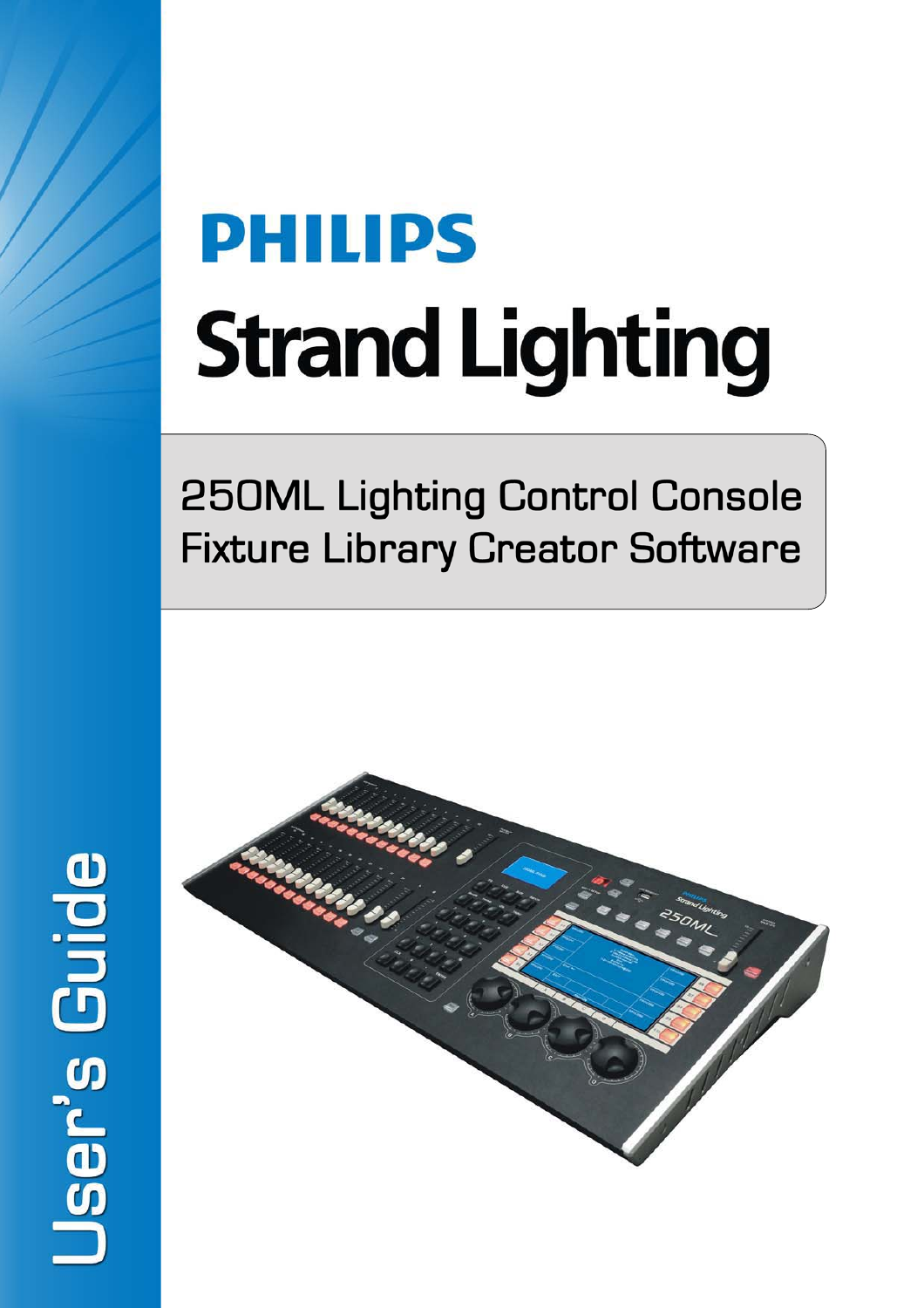#### <span id="page-1-0"></span>**Philips Strand Lighting Offices**

**Philips Strand Lighting - Dallas** 10911 Petal Street Dallas, TX 75238 Tel: +1 214-647-7880 Fax: +1 214-647-8030

**Philips Strand Lighting - Asia** Unit C, 14/F, Roxy Industrial Centre No. 41-49 Kwai Cheong Road Kwai Chung, N.T., Hong Kong Tel: +852 2796 9786 Fax: +852 2798 6545

**Philips Strand Lighting - Auckland**

19-21 Kawana Street Northcote, Auckland 0627 New Zealand Tel: +64 9 481 0100 Fax: +64 9 481 0101

**Philips Strand Lighting - Europe** Rondweg zuid 85 Winterswijk 7102 JD The Netherlands Tel: +31 (0) 543-542516

> **Website**: [www.strandlighting.com](http://www.strandlighting.com)

The material in this manual is for information purposes only and is subject to change without notice. Philips Strand Lighting assumes no responsibility for any errors or omissions which may appear in this manual. For comments and suggestions regarding corrections and/or updates to this manual, please contact your nearest Philips Strand Lighting office.

El contenido de este manual es solamente para información y está sujeto a cambios sin previo aviso. Philips Strand Lighting no asume responsabilidad por errores o omisiones que puedan aparecer. Cualquier comentario, sugerencia o corrección con respecto a este manual, favor de dirijirlo a la oficina de Philips Strand Lighting más cercana.

Der Inhalt dieses Handbuches ist nur für Informationszwecke gedacht, Aenderungen sind vorbehalten. Philips Strand Lighting uebernimmt keine Verantwortung für Fehler oder Irrtuemer, die in diesem Handbuch auftreten. Für Bemerkungen und Verbesserungsvorschlaege oder Vorschlaege in Bezug auf Korrekturen und/oder Aktualisierungen in diesem Handbuch, moechten wir Sie bitten, Kontakt mit der naechsten Philips Strand Lighting-Niederlassung aufzunehmen.

Le matériel décrit dans ce manuel est pour information seulement et est sujet à changements sans préavis. La compagnie Philips Strand Lighting n'assume aucune responsibilité sur toute erreur ou ommission inscrite dans ce manuel. Pour tous commentaires ou suggestions concernant des corrections et/ou les mises à jour de ce manuel, veuillez s'il vous plait contacter le bureau de Philips Strand Lighting le plus proche.

**Note:** Information contained in this document may not be duplicated in full or in part by any person without prior written approval of Philips Strand Lighting. Its sole purpose is to provide the user with conceptual information on the equipment mentioned. The use of this document for all other purposes is specifically prohibited.

> Document Number: **Fixture Library Creator Software User's Guide** Version as of: **01 May 2013**

250ML Lighting Control Console Fixture Library Creator Software User's Guide ©2013 Philips Group. All rights reserved.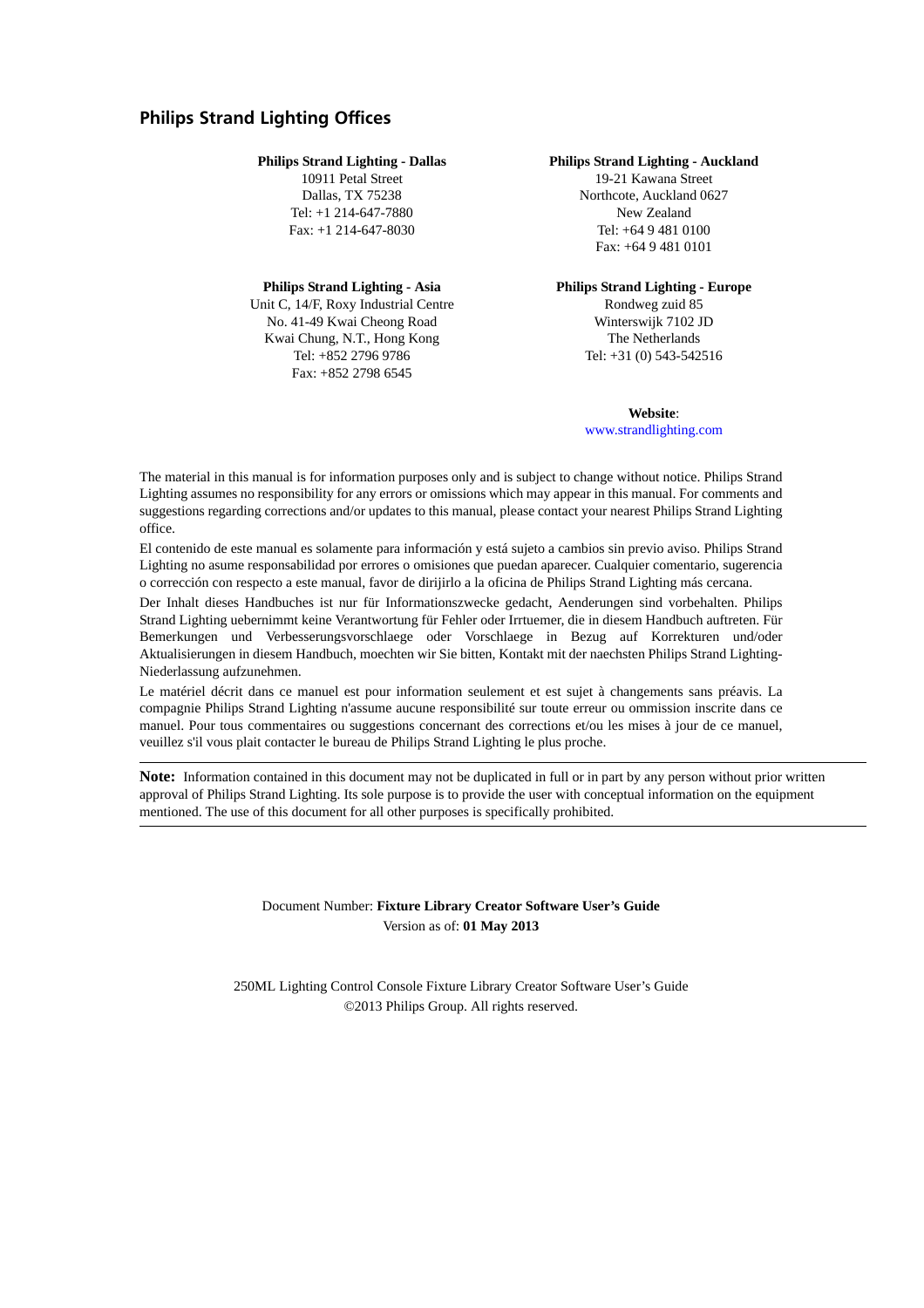## <span id="page-2-0"></span>**IMPORTANT INFORMATION**

#### <span id="page-2-1"></span>**Additional Resources for DMX512**

For more information on installing DMX512 control systems, the following publication is available for purchase from the United States Institute for Theatre Technology (USITT), "Recommended Practice for DMX512: A Guide for Users and Installers, 2nd edition" (ISBN: 9780955703522). USITT Contact Information:

**USITT**

**315 South Crouse Avenue, Suite 200 Syracuse, NY 13210-1844 Phone: 1.800.938.7488 or 1.315.463.6463 www.usitt.org**

#### <span id="page-2-2"></span>**Fixture Creator Software End User License Agreement**

The Fixture Creator Software (software) is Copyright 2013 Philips Strand Lighting. All rights reserved. This software may not, in whole or in any part, be copied, reproduced, transmitted, translated (into any language, natural or computer), stored in a retrieval system, reduced to any electronic medium or machine readable format, or by any other form or means without prior consent, in writing, from Philips Strand Lighting.

You are granted a limited license to use this software. The software may be used or copied only in accordance with the terms of that license, which is described in the following paragraphs.

"THE SOFTWARE" SHALL BE TAKEN TO MEAN THE SOFTWARE CONTAINED IN THIS PACKAGE OR AS AVAILABLE FROM PHILIPS STRAND LIGHTING WEB SITE AND ANY SUBSEQUENT VERSIONS OR UPGRADES RECEIVED AS A RESULT OF HAVING BEEN DOWNLOADED, EITHER VIA PHILIPS STRAND LIGHTING'S WEB SITE OR OTHER ELECTRONIC MEANS, BY USER PURCHASED THIS PACKAGE. "USER" SHALL BE TAKEN AS THE ORIGINAL USER OF THE SOFTWARE.

USER HAS THE NON-EXCLUSIVE RIGHT TO USE THE SOFTWARE ONLY ON A SINGLE COMPUTER. USER MAY NOT ELECTRONICALLY TRANSFER THE PROGRAM FROM ONE COMPUTER TO ANOTHER OVER ANY TYPE OF NETWORK.USER MAY NOT DISTRIBUTE COPIES OF THE SOFTWARE OR THE ACCOMPANYING DOCUMENTATION TO OTHERS EITHER FOR A FEE OR WITHOUT CHARGE. USER MAY NOT MODIFY OR TRANSLATE THE PROGRAM OR DOCUMENTATION.

USER MAY NOT DISASSEMBLE THE PROGRAM OR ALLOW IT TO BE DISASSEMBLED INTO ITS CONSTITUENT SOURCE CODE.

USER'S USE OF THE SOFTWARE INDICATES HIS/HER ACCEPTANCE OF THESE TERMS AND CONDITIONS. IF USER DOES NOT AGREE TO THESE CONDITIONS, RETURN THE DISTRIBUTION MEDIA, DOCUMENTATION, AND ASSOCIATED MATERIALS TO THE VENDOR FROM WHOM THE SOFTWARE WAS ACQUIRED, AND ERASE THE SOFTWARE FROM ANY AND ALL STORAGE DEVICES UPON WHICH IT MAY HAVE BEEN INSTALLED.

THIS LICENSE AGREEMENT SHALL BE GOVERNED BY THE LAWS OF THE UNITED STATES OF AMERICA, IN THE STATE OF TEXAS AND SHALL INURE TO THE BENEFIT OF PHILIPS STRAND LIGHTING OR ITS ASSIGNS.

**DISCLAIMER / LIMITATION OF LIABILITY: USER ACKNOWLEDGES THAT THE SOFTWARE MAY NOT BE FREE FROM DEFECTS AND MAY NOT SATISFY ALL OF USER'S NEEDS. PHILIPS STRAND LIGHTING DOES NOT WARRANT THE SOFTWARE IN ANY FASHION OR FOR A SPECIFIC PURPOSE OR MERCHANTABILITY FOR A SPECIFIC USE. USER USES THE SOFTWARE AT HIS OR HER OWN RISK AND ASSUMES ALL RISKS ASSOCIATED WITH, INCLUDING BUT NOT LIMITED TO, DOWNLOADING, INSTALLING, USING, OR TRYING TO USE THE SOFTWARE.**

USE. THE SOFTWARE AND ANY ACCOMPANYING WRITTEN MATERIALS ARE LICENSED "AS IS". USER'S EXCLUSIVE REMEDY DURING THE WARRANTY PERIOD SHALL CONSIST OF REPLACEMENT OF DISTRIBUTION MEDIA IF DETERMINED TO BE FAULTY. IN NO EVENT WILL PHILIPS STRAND LIGHTING BE LIABLE FOR DIRECT, INDIRECT, INCIDENTAL OR CONSEQUENTIAL DAMAGE OR DAMAGES RESULTING FROM LOSS OF USE, OR LOSS OF ANTICIPATED PROFITS RESULTING FROM ANY DEFECT IN THE SOFTWARE, EVEN IF IT HAS BEEN ADVISED OF THE POSSIBILITY OF SUCH DAMAGE. SOME LAWS DO NOT ALLOW THE EXCLUSION OR LIMITATION OF IMPLIED WARRANTIES OR LIABILITIES FOR INCIDENTAL OR CONSEQUENTIAL DAMAGES, SO THE ABOVE LIMITATIONS OR EXCLUSION MAY NOT APPLY.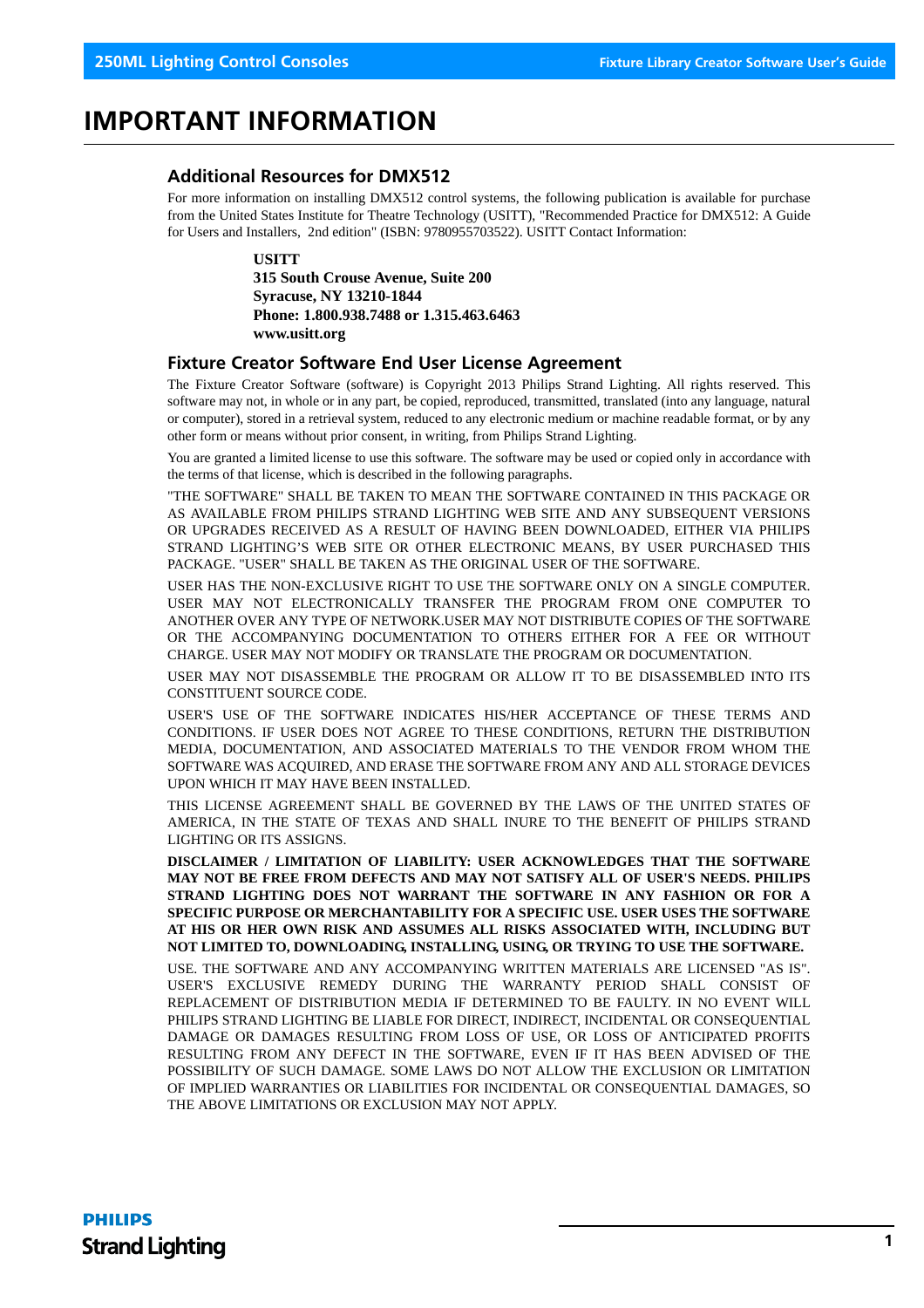## <span id="page-3-0"></span>**TABLE OF CONTENTS**

| <b>IMPORTANT INFORMATION</b> |  |
|------------------------------|--|
|                              |  |
|                              |  |
| <b>TABLE OF CONTENTS</b>     |  |
| <b>PREFACE</b>               |  |
|                              |  |
| <b>INSTALLATION</b>          |  |
|                              |  |
| <b>OPERATION</b>             |  |
|                              |  |
|                              |  |
|                              |  |
|                              |  |
|                              |  |
|                              |  |
|                              |  |

# <span id="page-3-1"></span>**PREFACE**

#### <span id="page-3-2"></span>**About this Guide**

This Fixture Library Creator Software User's Guide will demonstrate how to create a multi-parametered fixture for 250ML Lighting Control Consoles using the Fixture Library Creator Software.

The Fixture Library Creator Software is available for download - at no charge - from the 250ML Lighting Control Console product downloads page on the Philips Strand Lighting web site at [www.strandlighting.com](http://www.strandlighting.com).

# <span id="page-3-3"></span>**INSTALLATION**

#### <span id="page-3-4"></span>**Installing Software on a Computer**

Before you can install and use the 250ML Fixture Creator Software, you must go to the 250ML console product downloads section on the Philips Strand Lighting web site at [www.strandlighting.com](http://www.strandlighting.com) and download the latest version of the 250ML Fixture Creator Software(250ML\_FLC\_VX.XX.zip).

**Note:** The graphics in this section appears in Microsoft Windows XP operating system. Your graphics may appear differently, but the essential information is the same.

#### **To install the 250ML Fixture Creator Software on a computer:**

- Step 1. After downloading the software from the Philips Strand Lighting web site (as described above), unzip the downloaded file.
- Step 2. Double click on the Setup file icon (setup.exe file) to launch the setup program. You may see this warning:



**Figure 1: Setup - Security Warning**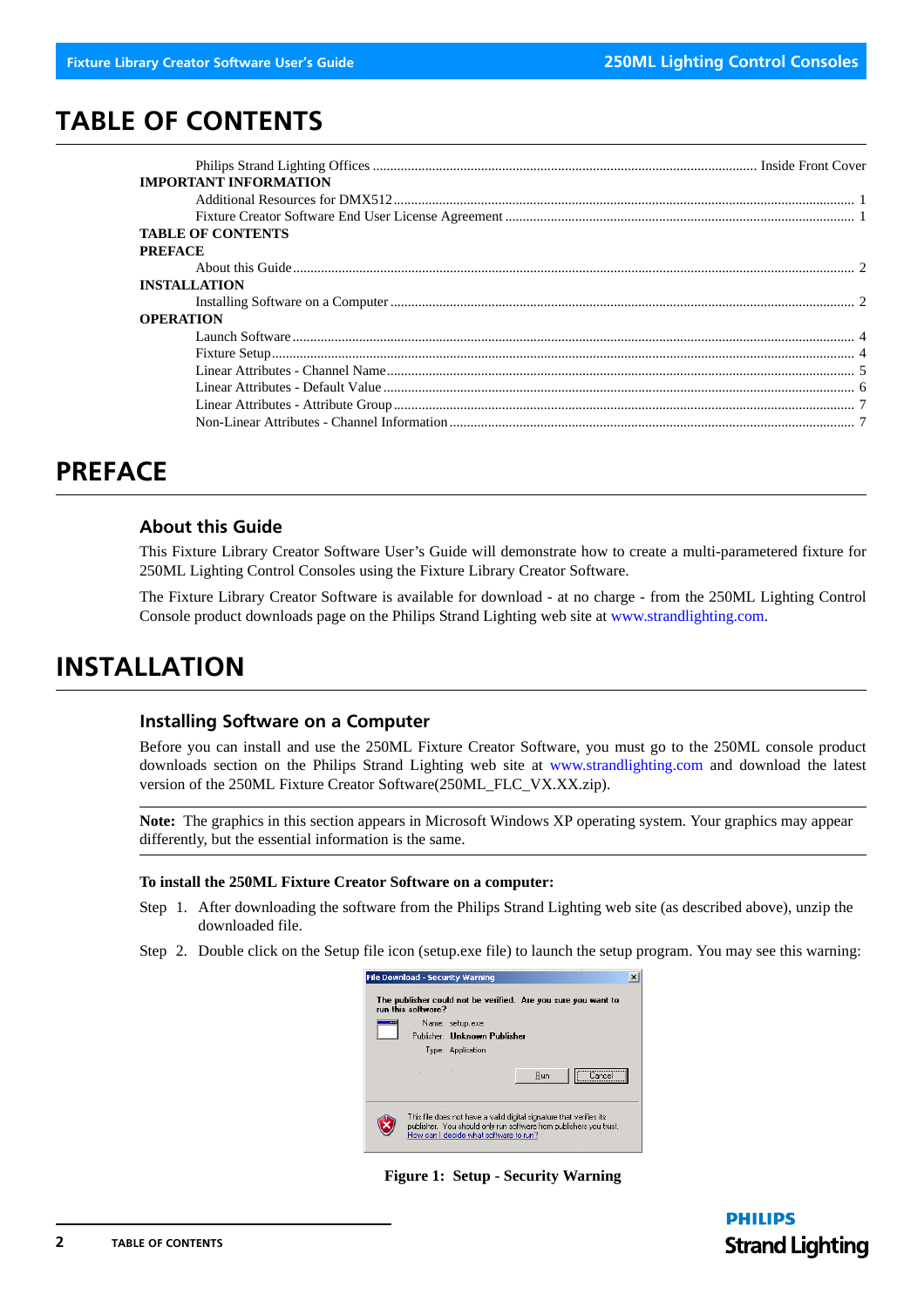- Step 3. Click Run.
- Step 4. Follow the steps to install the software.
	- a. On this screen, click OK.



#### **Figure 2: Setup Screen**

b. On this screen, click the computer icon as indicated by the red box. If you want the directory to be a different name, click Change Directory.

| Republics Strand Lighting -250ML FLC Setup                                                                              |            |                  | $\times$ |  |  |  |
|-------------------------------------------------------------------------------------------------------------------------|------------|------------------|----------|--|--|--|
| Begin the installation by clicking the button below.                                                                    |            |                  |          |  |  |  |
| <br>Click this button to install Philips Strand Lighting -250ML FLC software to the<br>specified destination directory. |            |                  |          |  |  |  |
| Directory:                                                                                                              |            |                  |          |  |  |  |
| C:\Program Files\250ML FLC\                                                                                             |            | Change Directory |          |  |  |  |
|                                                                                                                         | Exit Setup |                  |          |  |  |  |

#### **Figure 3: Setup Screen - Directory Location**

c. The program will begin installation. On this screen, click Continue.

| Philips Strand Lighting -250ML FLC - Choose Program Gr X                                                                                                                     |
|------------------------------------------------------------------------------------------------------------------------------------------------------------------------------|
| Setup will add items to the group shown in the I <mark>Philips Strand Lighting -25(</mark><br>You can enter a new group name or select one from the Existing<br>Groups list. |
| Program Group:<br>250ML FLC                                                                                                                                                  |
| Existing Groups:<br>250ML FLC                                                                                                                                                |
| <b>Accessories</b><br>Administrative Tools<br>Dell Inc.                                                                                                                      |
| <b>FTP Commander</b><br>Google Chrome<br>Startup<br>WinRAR                                                                                                                   |
|                                                                                                                                                                              |
| Cancel<br>Continue                                                                                                                                                           |

**Figure 4: Setup Screen - Program Group Name**

**Note:** If this prompt appears for Active X, follow the recommendation in the dialog box.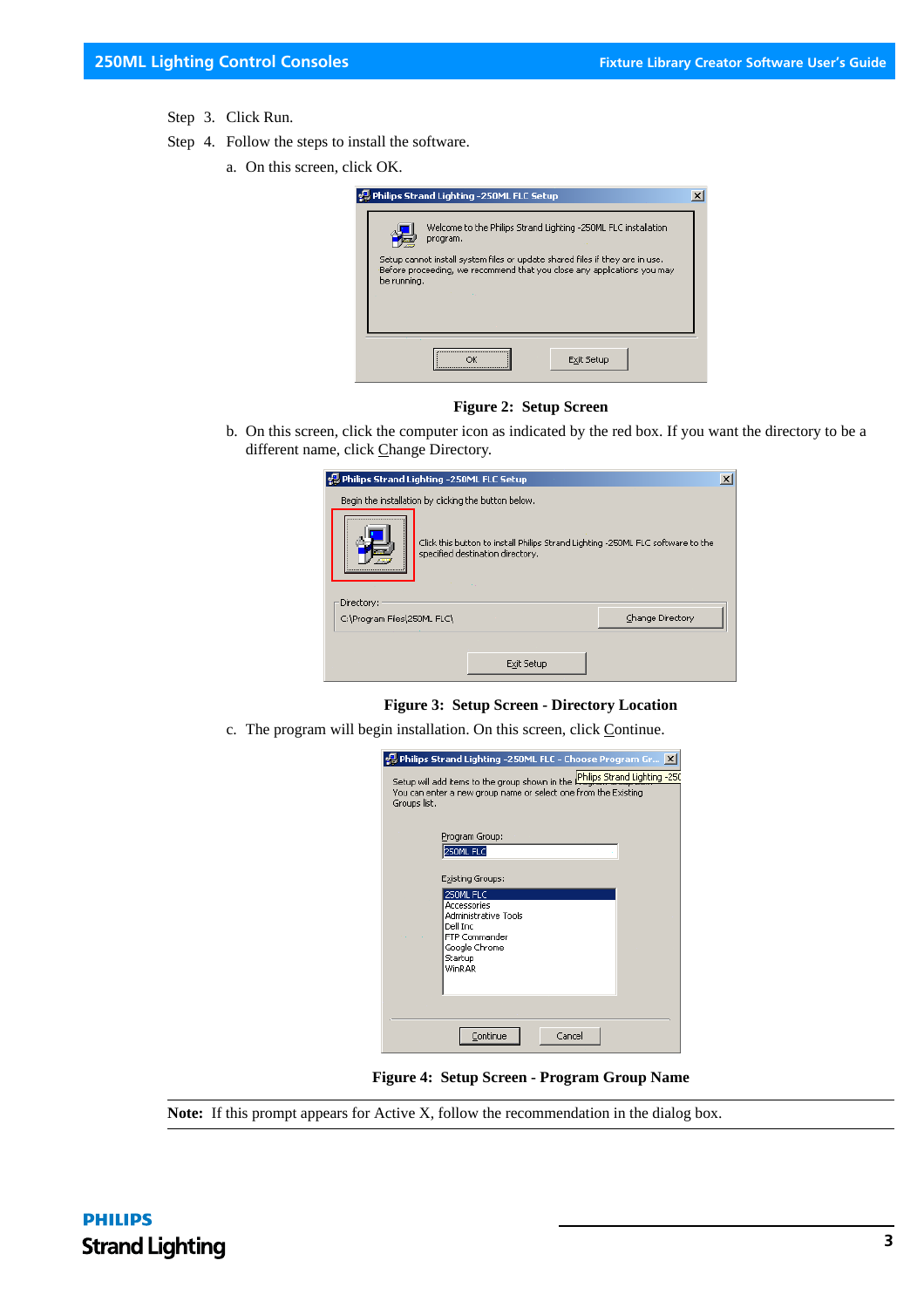d. After successful installation, this message will appear.



**Figure 5: Setup Screen - Installation Complete Dialog box**

The software is loaded and ready for use.

# <span id="page-5-0"></span>**OPERATION**

#### <span id="page-5-1"></span>**Launch Software**

Got to Start menu, Programs and launch the 250ML Fixture Creator Software. The screen below shall appear.

| Eile                  | <mark>uw</mark> Strand 250ML Fixture Lib Creator Ver1.01                                                |                                          |                                                                                                                                                                                                |                 |                                                                         | $   \times$     |
|-----------------------|---------------------------------------------------------------------------------------------------------|------------------------------------------|------------------------------------------------------------------------------------------------------------------------------------------------------------------------------------------------|-----------------|-------------------------------------------------------------------------|-----------------|
|                       | <mark>»</mark> Strand 250ML Fixture Lib Creator Ver1.01                                                 |                                          |                                                                                                                                                                                                |                 |                                                                         | $\vert x \vert$ |
| <b>Fixture Setup-</b> |                                                                                                         |                                          |                                                                                                                                                                                                |                 | <b>Non-Linear Channel Information</b>                                   |                 |
|                       | Fixture Name: New Fixture                                                                               |                                          | Maximum PAN angle degree: 000                                                                                                                                                                  |                 | Channel: Chan 1-<br>$\overline{\phantom{a}}$<br>Add<br>Delete<br>Insert |                 |
|                       | Number of Channels: 8                                                                                   |                                          | Maximum TILT angle degree: 0                                                                                                                                                                   |                 | ChannelSection SectionName<br>Start DMX(0-255)<br>End DMX(0-255)        |                 |
| Channel Information:  |                                                                                                         |                                          |                                                                                                                                                                                                |                 | No Section                                                              |                 |
| Channel               | Channel Name                                                                                            | Type                                     | 16bit CH Default Value                                                                                                                                                                         | Attribute Group |                                                                         |                 |
| Chan 1                |                                                                                                         | LTP 8bit with fade                       | $\mathbf{0}$<br>$\overline{0}$                                                                                                                                                                 |                 |                                                                         |                 |
| Chan 2                |                                                                                                         | LTP 8bit with fade                       | $\overline{0}$<br>$\overline{0}$                                                                                                                                                               |                 |                                                                         |                 |
| Chan 3                |                                                                                                         | LTP 8bit with fade                       | $\overline{0}$<br>0                                                                                                                                                                            |                 |                                                                         |                 |
| Chan 4                |                                                                                                         | LTP 8bit with fade                       | $\overline{0}$<br>O.                                                                                                                                                                           |                 |                                                                         |                 |
| Chan 5<br>Chan 6      |                                                                                                         | LTP 8bit with fade<br>LTP 8bit with fade | $\overline{0}$<br>$\overline{0}$<br>$\overline{0}$<br>$\overline{0}$                                                                                                                           |                 |                                                                         |                 |
| Chan 7                |                                                                                                         | LTP 8bit with fade                       | $\overline{0}$<br>$\overline{0}$                                                                                                                                                               |                 |                                                                         |                 |
| Chan 8                |                                                                                                         | LTP 8bit with fade                       | $\overline{0}$<br>$\overline{0}$                                                                                                                                                               |                 |                                                                         |                 |
|                       |                                                                                                         |                                          |                                                                                                                                                                                                |                 |                                                                         |                 |
| Read before use:      |                                                                                                         |                                          | 1. Channel Name MUST be unique, type H/High or L/Low manually after select the right attribute<br>2.Select 8/16bit of HTP/LTP logic with or without fade for Channels on "Logic type" section. |                 |                                                                         |                 |
|                       | 4. Set the default value as the HOME position.<br>5. Select the group of attribute for this channel.    |                                          | 3. Group the same attibute of High/Low bit on"16bit CH" section. Put the identical channel number on this section.                                                                             |                 |                                                                         |                 |
|                       | specific sections in DMX Value between.<br>7. Click "file" and save fixture as library file format TFF. |                                          | 6.If some of the channels are Not in linear effect,you can define on the "Non-Linear Channel Information"by                                                                                    |                 | From:<br>To:<br>Copy<br>$\blacktriangledown$<br>$\blacktriangledown$    |                 |

**Figure 6: Launch Program - Initial Setup Screen**

#### <span id="page-5-3"></span><span id="page-5-2"></span>**Fixture Setup**

As indicated in the Red Box in **[Figure 6](#page-5-3)**, enter Fixture Setup information as follows:

| <b>Parameter</b>          | <b>Meaning / Action</b>                                             |
|---------------------------|---------------------------------------------------------------------|
| <b>Fixture Name</b>       | Input the name of the fixture                                       |
| Maximum PAN angle degree  | Input the maximum pan rotation the fixture can achieve in degrees.  |
| Number of Channels        | Input the total number of DMX channels for the fixture mode.        |
| Maximum TILT angle degree | Input the maximum tilt rotation the fixture can achieve in degrees. |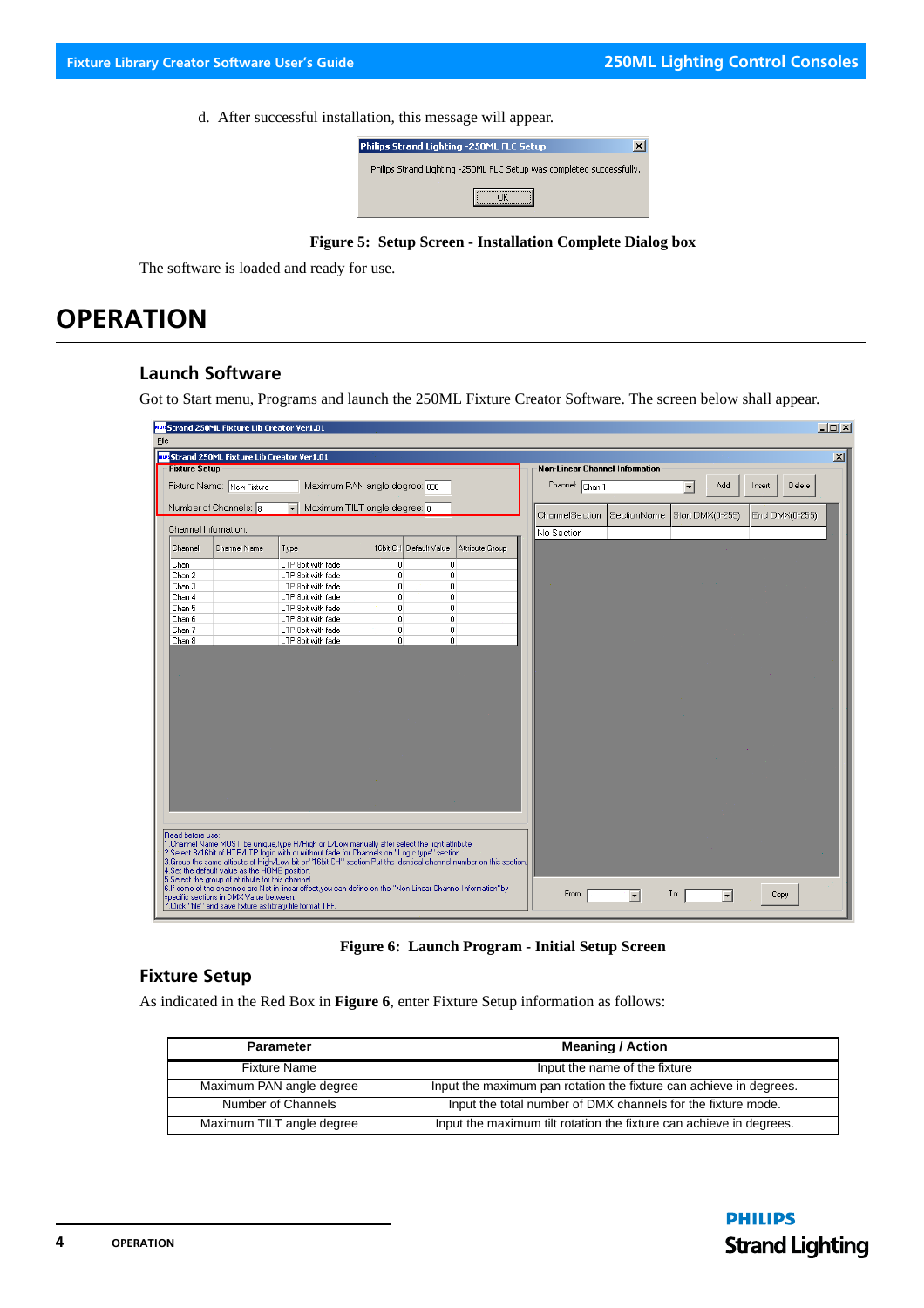#### <span id="page-6-0"></span>**Linear Attributes - Channel Name**

As indicated in **[Figure 7](#page-6-1)**, enter Channel (Linear Attribute) information for each Channel Name - The name of the parameter - by selecting the attribute name from the pull down list.

|                      | <mark>uw:</mark> Strand 250ML Fixture Lib Creator Ver1.01 |                               |   |                        |                 |   |
|----------------------|-----------------------------------------------------------|-------------------------------|---|------------------------|-----------------|---|
| <b>Fixture Setup</b> |                                                           |                               |   |                        |                 | N |
|                      | Fixture Name: New Fixture                                 | Maximum PAN angle degree: 000 |   |                        |                 |   |
|                      | Number of Channels: 8                                     | Maximum TILT angle degree: 0  |   |                        |                 | C |
| Channel Information: |                                                           |                               |   |                        |                 | N |
| Channel              | Channel Name                                              | Type                          |   | 16bit CH Default Value | Attribute Group |   |
| Chan 1               |                                                           | LTP 8bit with fade            | ۵ |                        |                 |   |
| Chan 2               | Intensity                                                 | LTP 8bit with fade            |   |                        |                 |   |
| Chan 3               | Colour                                                    | LTP 8bit with fade            | n |                        |                 |   |
| Chan 4               | Pan                                                       |                               | n | Ω                      |                 |   |
| Chan 5               | Tilt                                                      | de                            | Ω | n                      |                 |   |
|                      | lris                                                      |                               | n | n                      |                 |   |
| Chan 6               |                                                           |                               |   |                        |                 |   |
| Chan 7               | Focus<br>Prism                                            | LTP 8bit with fade            | n |                        |                 |   |

**Figure 7: Linear Attributes - Channel Name**

<span id="page-6-1"></span>Step 1. Click the DOWN arrow (on pulldown list) to show all available channel names.

Step 2. Scroll through the list to find the most appropriate channel name for the defined DMX channel.

Step 3. Select the appropriate channel name.

**Note:** Users are allowed to add a custom channel name to the existing list. However, the first channel of Pan / Tilt must select from existing parameters for mapping purposes. Custom channel names are *NOT* allowed for the first channel of Pan/Tilt or the fixture will not operate properly.

#### **Linear Attributes - Channel Type**

You can define the HTP (Highest Takes Precedence) setting. HTP means that the item giving the parameter the highest value wins.

|      |                                                            | <mark>nue</mark> Strand 250ML Fixture Lib Creator Ver1.01 |                                            |   |                        |                 |  |  |  |  |
|------|------------------------------------------------------------|-----------------------------------------------------------|--------------------------------------------|---|------------------------|-----------------|--|--|--|--|
| Eile |                                                            |                                                           |                                            |   |                        |                 |  |  |  |  |
|      |                                                            | <b>Prov</b> Strand 250ML Fixture Lib Creator Ver1.01      |                                            |   |                        |                 |  |  |  |  |
|      | Fixture Setup                                              |                                                           |                                            |   |                        |                 |  |  |  |  |
|      | Fixture Name: New Fixture<br>Maximum PAN angle degree: 000 |                                                           |                                            |   |                        |                 |  |  |  |  |
|      | Maximum TILT angle degree: 0<br>Number of Channels: 8      |                                                           |                                            |   |                        |                 |  |  |  |  |
|      |                                                            | Channel Infomation:                                       |                                            |   |                        |                 |  |  |  |  |
|      | Channel                                                    |                                                           | Type                                       |   | 16bit CH Default Value | Attribute Group |  |  |  |  |
|      | Chan 1                                                     | Intensity                                                 | LTP 8bit with fade                         | 0 | 0                      |                 |  |  |  |  |
|      | Chan 2                                                     | Colour                                                    | HTP 8bit with fade                         | ٥ | 0                      |                 |  |  |  |  |
|      | Chan 3                                                     | Focus                                                     | LTP 8bit with fade                         | 0 | 0                      |                 |  |  |  |  |
|      | Chan 4                                                     |                                                           | LTP 8bit with fade                         | 0 | $\mathbf{0}$           |                 |  |  |  |  |
|      | Chan 5                                                     |                                                           | HTP 8bit with fade                         |   | 0                      |                 |  |  |  |  |
|      | Chan 6                                                     |                                                           | LTP 8bit instant                           |   | 0                      |                 |  |  |  |  |
|      | Chan 7                                                     |                                                           | LTP 16bit instant H<br>LTP 16bit instant L |   | $\mathbf{0}$           |                 |  |  |  |  |
|      | Chan 8                                                     |                                                           | LTP 16bit fade H                           | 0 | 0                      |                 |  |  |  |  |
|      |                                                            |                                                           | LTP 16bit fade L                           |   |                        |                 |  |  |  |  |
|      |                                                            |                                                           | HTP 8bit instant                           |   |                        |                 |  |  |  |  |
|      |                                                            |                                                           |                                            |   |                        |                 |  |  |  |  |

**Figure 8: Linear Attributes - Channel Type (HTP)**

**Note:** When setting up 16 bit parameters like Pan, the first channel will have the channel name of Pan with the Type: LTP 16bit fade H. The second channel will have channel name of PanFine with the Type: LTP 16bit fade L.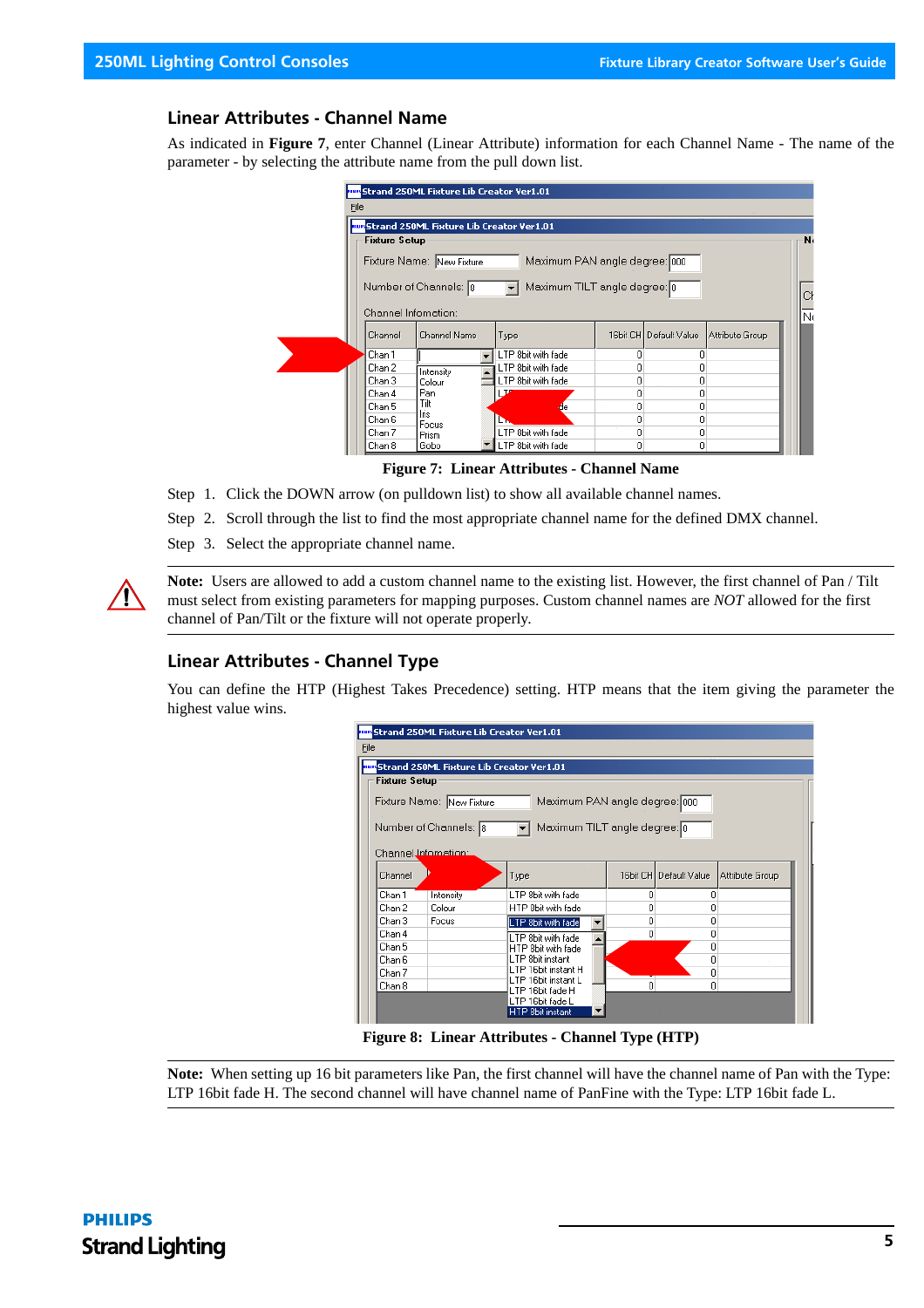#### **Linear Attributes - 16 bit Channel**

When the fixture has attribute pairs, then use the 16 bit Channel info to identify the link between the two channels. If two channels are 16 bit channels of the same item (like 16 bit Pan where there is a Course and Fine channel) then select Pan for the first channel, PanFine for the second channel. Set the 16bit CH value for the Pan to be 2 and set the 16bit CH value for the PanFine to be 1. This will link the two together.



**Figure 9: Linear Attributes - 16 bit Channel**

#### <span id="page-7-0"></span>**Linear Attributes - Default Value**

As indicated in **[Figure 10](#page-7-1)**, this parameter is the *default* or home position in which the fixture will start.

|                      | <mark>we</mark> Strand 250ML Fixture Lib Creator Ver1.01 |                               |   |                          |                 |           |
|----------------------|----------------------------------------------------------|-------------------------------|---|--------------------------|-----------------|-----------|
| <b>Fixture Setup</b> |                                                          |                               |   |                          |                 | Non-Linea |
|                      | Fixture Name: New Fixture                                | Maximum PAN angle degree: 000 |   |                          |                 | Channel:  |
|                      | Number of Channels: 8<br>Channel Infomation:             | Maximum TILT angle degree: 0  |   |                          |                 | ChannelS  |
| Channel              | Channel Name                                             | <b>Type</b>                   |   | 16bit CH   Default Value | Attribute Group | No Sectio |
|                      |                                                          |                               |   |                          |                 |           |
|                      |                                                          |                               |   |                          |                 |           |
| Chan 1               | Intensity                                                | LTP 8bit with fade            | 0 | 255                      |                 |           |
| Chan-2               | Colour                                                   | HTP 8bit with fade            |   | n                        |                 |           |
| Chan 3               | Focus                                                    | LTP 8bit with fade            | 0 | n                        |                 |           |
| Chan 4               | Pan                                                      | LTP 16bit instant H           |   |                          |                 |           |
| Chan 5               |                                                          | LTP 8bit with fade            | Ω | n                        |                 |           |
| Chan 6               |                                                          | LTP 8bit with fade            | n | n                        |                 |           |
| Chan 7               |                                                          | LTP 8bit with fade            |   | n                        |                 |           |

<span id="page-7-1"></span>**Figure 10: Linear Attributes - Default Value**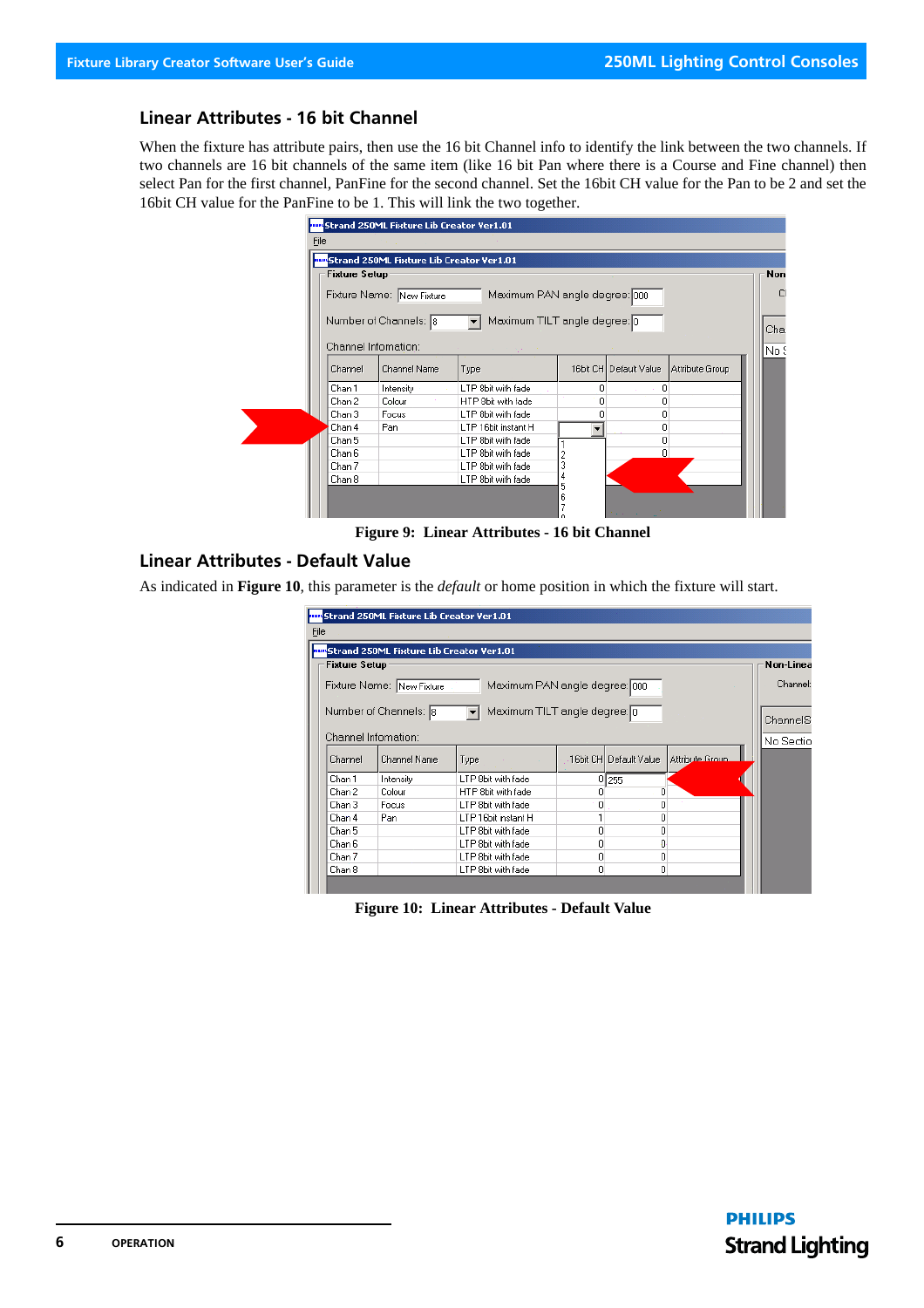#### <span id="page-8-0"></span>**Linear Attributes - Attribute Group**

This parameter defines the attribute family grouping of the attribute (assigned to the channel) will be assigned to. As indicated in **[Figure 11](#page-8-2)**, the options are Dimmer, Position, Color and Beamshape.

|                                                          | <mark>ww</mark> Strand 250ML Fixture Lib Creator Ver1.01 |                               |   |                          |                       |                |      |
|----------------------------------------------------------|----------------------------------------------------------|-------------------------------|---|--------------------------|-----------------------|----------------|------|
| <b>Fixture Setup</b>                                     |                                                          |                               |   |                          |                       | Non-Linear Cha |      |
|                                                          | Fixture Name: New Fixture                                | Maximum PAN angle degree: 000 |   |                          |                       | Channel:       | Char |
|                                                          | Number of Channels: 8                                    | Maximum TILT angle degree: 0  |   |                          |                       | ChannelSection |      |
|                                                          | Channel Infomation:                                      |                               |   |                          |                       | No Section     |      |
| Channel                                                  | Channel Name                                             | Type                          |   | 16bit CH   Default Value | Attribute Group       |                |      |
| Chan 1                                                   | Intensity                                                | LTP 8bit with fade            | n | 255                      |                       |                |      |
|                                                          | Colour                                                   | HTP 8bit with fade            |   |                          | Dimmer                |                |      |
|                                                          |                                                          |                               |   |                          |                       |                |      |
|                                                          | Focus                                                    | LTP 8bit with fade            | n |                          | <sup>0</sup> Position |                |      |
|                                                          | Pan                                                      | LTP 16bit instant H           |   |                          | n I Colour            |                |      |
|                                                          |                                                          | LTP 8bit with fade            | n |                          | ∩ Beamshape           |                |      |
|                                                          |                                                          | LTP 8bit with fade            |   |                          |                       |                |      |
| Chan 2<br>Chan 3<br>Chan 4<br>Chan 5<br>Chan 6<br>Chan 7 |                                                          | LTP 8bit with fade            | Ω | 0                        |                       |                |      |

**Figure 11: Linear Attributes - Default Value**

#### <span id="page-8-2"></span><span id="page-8-1"></span>**Non-Linear Attributes - Channel Information**

For any channel that is not simply a linear numerical value, non-linear channel step information can be entered as illustrated in **[Figure 12](#page-8-3)**. An example of this would be a color or gobo wheel.

|                                                            | <b>PROV</b> Strand 250ML Fixture Lib Creator Ver1.01 |                     |                              |                       |                       |                                |                      |                  |        |        |                |
|------------------------------------------------------------|------------------------------------------------------|---------------------|------------------------------|-----------------------|-----------------------|--------------------------------|----------------------|------------------|--------|--------|----------------|
| <b>Fixture Setup</b>                                       |                                                      |                     |                              |                       |                       | Non-Linear Channel Information |                      |                  |        |        |                |
| Maximum PAN angle degree: 000<br>Fixture Name: New Fixture |                                                      |                     |                              |                       | Channel: Chan 4 - Pan |                                | $\blacktriangledown$ | Add              | Insert | Delete |                |
|                                                            | Number of Channels: 8                                | $\mathbf{r}$        | Maximum TILT angle degree: 0 |                       |                       | ChannelSection                 | SectionName          | Start DMX(0-255) |        |        | End DMX(0-255) |
|                                                            | Channel Information:                                 |                     |                              |                       |                       | No Section                     | 0                    |                  |        | 0      | n              |
| Channel                                                    | Channel Name                                         | Type                | 16bit CH Default Value       | Attribute Group       |                       |                                |                      |                  |        |        |                |
| Chan 1                                                     | Intensity                                            | LTP 8bit with fade  | n.                           | 255                   |                       |                                |                      |                  |        |        |                |
| Chan 2                                                     | Colour                                               | HTP 8bit with fade  | 0                            | Dimmer                |                       |                                |                      |                  |        |        |                |
| Chan 3                                                     | Focus                                                | LTP 8bit with fade  | 0                            | <sup>0</sup> Position |                       |                                |                      |                  |        |        |                |
| Chan 4                                                     | Pan                                                  | LTP 16bit instant H |                              | 0 Colour              |                       |                                |                      |                  |        |        |                |
|                                                            |                                                      | LTP 8bit with fade  | $\mathbf{0}$                 | ∩Beamshape            |                       |                                |                      |                  |        |        |                |
|                                                            |                                                      | LTP 8bit with fade  | 0                            | 0                     |                       |                                |                      |                  |        |        |                |
|                                                            |                                                      |                     |                              | 0                     |                       |                                |                      |                  |        |        |                |
| Chan 5<br>Chan 6<br>Chan 7                                 |                                                      | LTP 8bit with fade  | 0                            |                       |                       |                                |                      |                  |        |        |                |

**Figure 12: Non-Linear Attributes - Channel Information**

#### <span id="page-8-3"></span>**Add, Delete, or Insert**

#### **To add, insert or delete non-linear attribute channel information:**

Step 1. As shown in **[Figure 13](#page-8-4)**, select a channel from the Channel pulldown menu.

|                   |                                                                                                                                                                                                                                   | $-12X$                                                                  |
|-------------------|-----------------------------------------------------------------------------------------------------------------------------------------------------------------------------------------------------------------------------------|-------------------------------------------------------------------------|
| oute Group<br>ner | <b>Non-Linear Channel Information</b><br>Channel: <mark>Chan 1 - Intensity ,</mark><br>Chan 1 - Intensity<br>Chan 2 - Colour<br>UnannelSe Chan 3 - Focus<br>Chan 4 - Pan<br>Section 1<br>Chan 5-<br>Chan 6-<br>Chan 7-<br>Chan 8- | $\mathbf{x}$<br>Add<br>Delete<br>Insert<br>End DMX(0-255)<br>DMX(0-255) |

**Figure 13: Non-Linear Attributes - Add, Delete, or Insert Channel Information**

<span id="page-8-4"></span>Step 2. Select "Add", "Insert" or "Delete" to create the total number of steps needed for the selected channel

**PHILIPS Strand Lighting**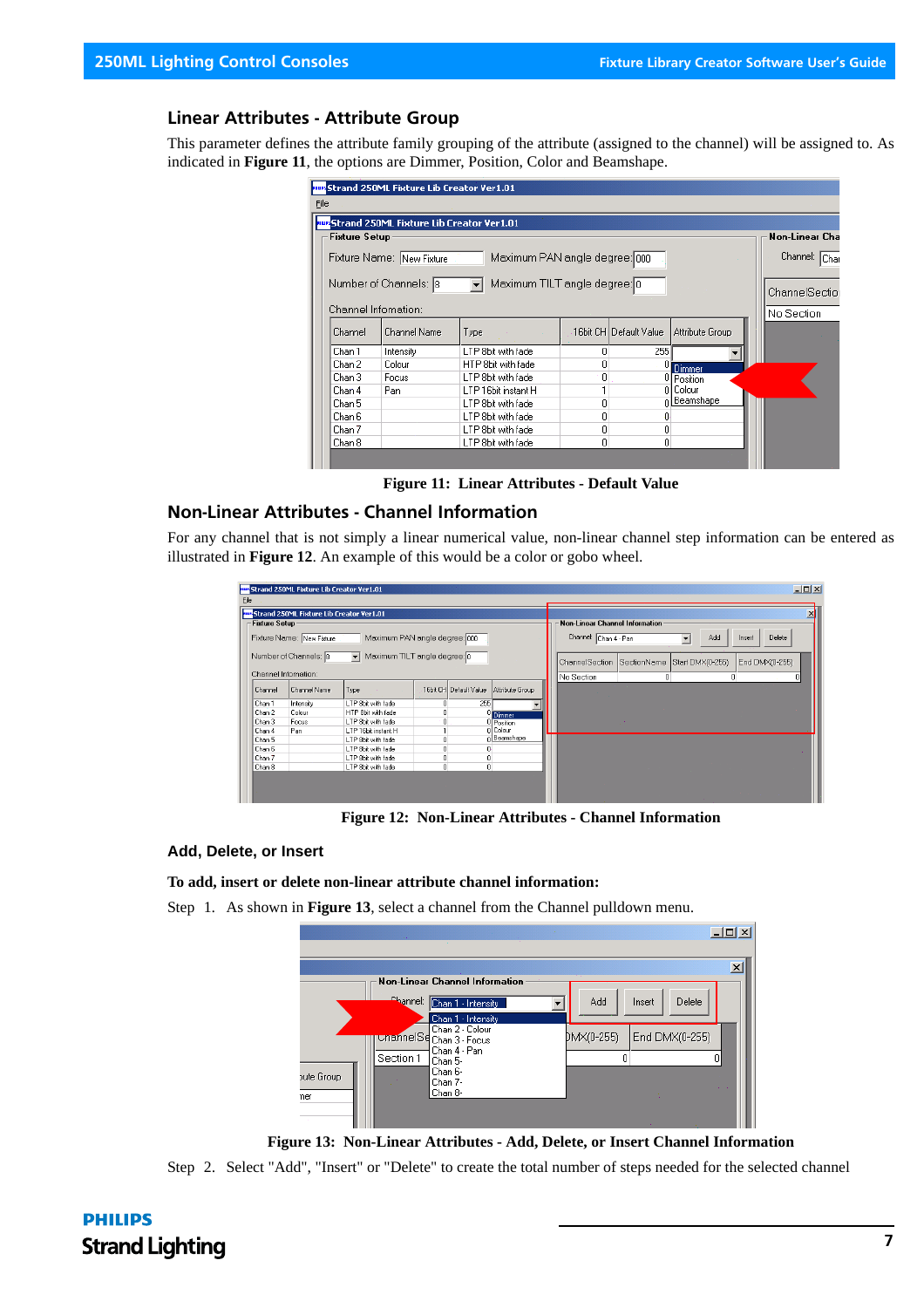#### **Section Name, Start DMX, and End DMX Settings**

Sections are the steps that are available within the attribute. This could be, for example, gobo slots on a gobo wheel.

|   | . .                                   |             |                  |        |                | $\Box$ D $\bm{x}$ |
|---|---------------------------------------|-------------|------------------|--------|----------------|-------------------|
|   | <b>Non-Linear Channel Information</b> |             |                  |        |                | $\vert x \vert$   |
|   | Channel:<br>Chan 5-                   |             | Add              | Insert | Delete         |                   |
|   | ChannelSection                        | SectionName | Start DMX(0-255) |        | End DMX(0-255) |                   |
|   | Section 1                             | Gobo Rt     |                  |        |                | 139               |
| P |                                       |             |                  |        |                |                   |



- Use the Section Name to apply the gobo name.
- Insert the Starting DMX address to activate the selected step or section.
- Insert the Ending DMX address to finish the selected step or section.



**Note:** All DMX values have to be unique and appear in only one step or section.

#### **Copy Function**

The Copy function allows you to copy all section settings from one channel to another.

The From channel is the channel that has the content created. The To channel is the channel receiving the existing data or the destination channel. Click the Copy button to copy all values.

| """""" """ angle acqueelle |               |                        |                                                                                                                                                                           | ChannelSection |                      | SectionName Start DMX(0-255) | End DMX(0-255) |
|----------------------------|---------------|------------------------|---------------------------------------------------------------------------------------------------------------------------------------------------------------------------|----------------|----------------------|------------------------------|----------------|
|                            |               |                        |                                                                                                                                                                           | Section 1      | Gobo Rt              | 0                            | 139            |
| <b>College</b>             |               | 16bit CH Default Value | Attribute Group                                                                                                                                                           | Section 2      | Prism                | $\mathbf{0}$                 | 0              |
| h fade                     | $\mathbf 0$   |                        | 255 Dimmer                                                                                                                                                                | Section 3      | Frost                | 0                            | 0              |
| th fade                    | 0             | 0                      |                                                                                                                                                                           | Section 4      |                      | 0                            | o              |
| h fade                     | 0             | 0                      |                                                                                                                                                                           |                |                      |                              |                |
| stant H                    | 1             | 0                      |                                                                                                                                                                           |                |                      |                              |                |
| h fade                     | 0             | 0                      |                                                                                                                                                                           |                |                      |                              |                |
| h fade                     | 0             | 0                      |                                                                                                                                                                           |                |                      |                              |                |
| h fade                     | $\mathbf 0$   | 0                      |                                                                                                                                                                           |                |                      |                              |                |
| h fade                     | 0             | $\overline{0}$         |                                                                                                                                                                           |                |                      |                              |                |
|                            | <b>Cardon</b> |                        |                                                                                                                                                                           |                |                      |                              |                |
|                            |               |                        |                                                                                                                                                                           |                |                      |                              |                |
|                            |               |                        |                                                                                                                                                                           |                |                      |                              |                |
|                            |               |                        |                                                                                                                                                                           |                |                      |                              |                |
|                            |               |                        |                                                                                                                                                                           |                |                      |                              |                |
|                            |               |                        |                                                                                                                                                                           |                |                      |                              |                |
|                            |               |                        |                                                                                                                                                                           |                |                      |                              |                |
|                            |               |                        |                                                                                                                                                                           |                |                      |                              |                |
|                            |               |                        |                                                                                                                                                                           |                |                      |                              |                |
|                            |               |                        |                                                                                                                                                                           |                |                      |                              |                |
|                            |               |                        |                                                                                                                                                                           |                |                      |                              |                |
|                            |               |                        |                                                                                                                                                                           |                |                      |                              |                |
|                            |               |                        |                                                                                                                                                                           |                |                      |                              |                |
|                            |               |                        |                                                                                                                                                                           |                |                      |                              |                |
|                            |               |                        |                                                                                                                                                                           |                | <b>College</b>       |                              |                |
|                            |               |                        |                                                                                                                                                                           |                |                      |                              |                |
|                            |               |                        |                                                                                                                                                                           |                |                      |                              |                |
|                            |               |                        |                                                                                                                                                                           |                |                      |                              |                |
|                            |               |                        | or L/Low manually after select the right attribute<br>it fade for Channels on "Logic type" section.<br>ibit CH" section.Put the identical channel number on this section. |                |                      |                              |                |
|                            |               |                        |                                                                                                                                                                           |                |                      |                              |                |
|                            |               |                        | you can define on the "Non-Linear Channel Information"by                                                                                                                  |                |                      |                              |                |
|                            |               |                        |                                                                                                                                                                           | From: Chan 3   | $\blacktriangledown$ | To:                          | Copy           |
| TFF.                       |               |                        |                                                                                                                                                                           |                |                      | Chan 1                       |                |
|                            |               |                        |                                                                                                                                                                           |                |                      | Chan 2                       |                |

**Figure 15: Section Name, Start DMX, and End DMX Settings**

When all parameters are set, select File and Save Fixture to store your created fixture in your fixture library on a hard drive or USB drive. Now try it out on your console and enjoy the intelligent fixture control that has just been built!



**WARNING!** You must save your work before exiting the program. *You will not be prompted to save your work*. If you exit before you save your new fixture library, you file will not be saved.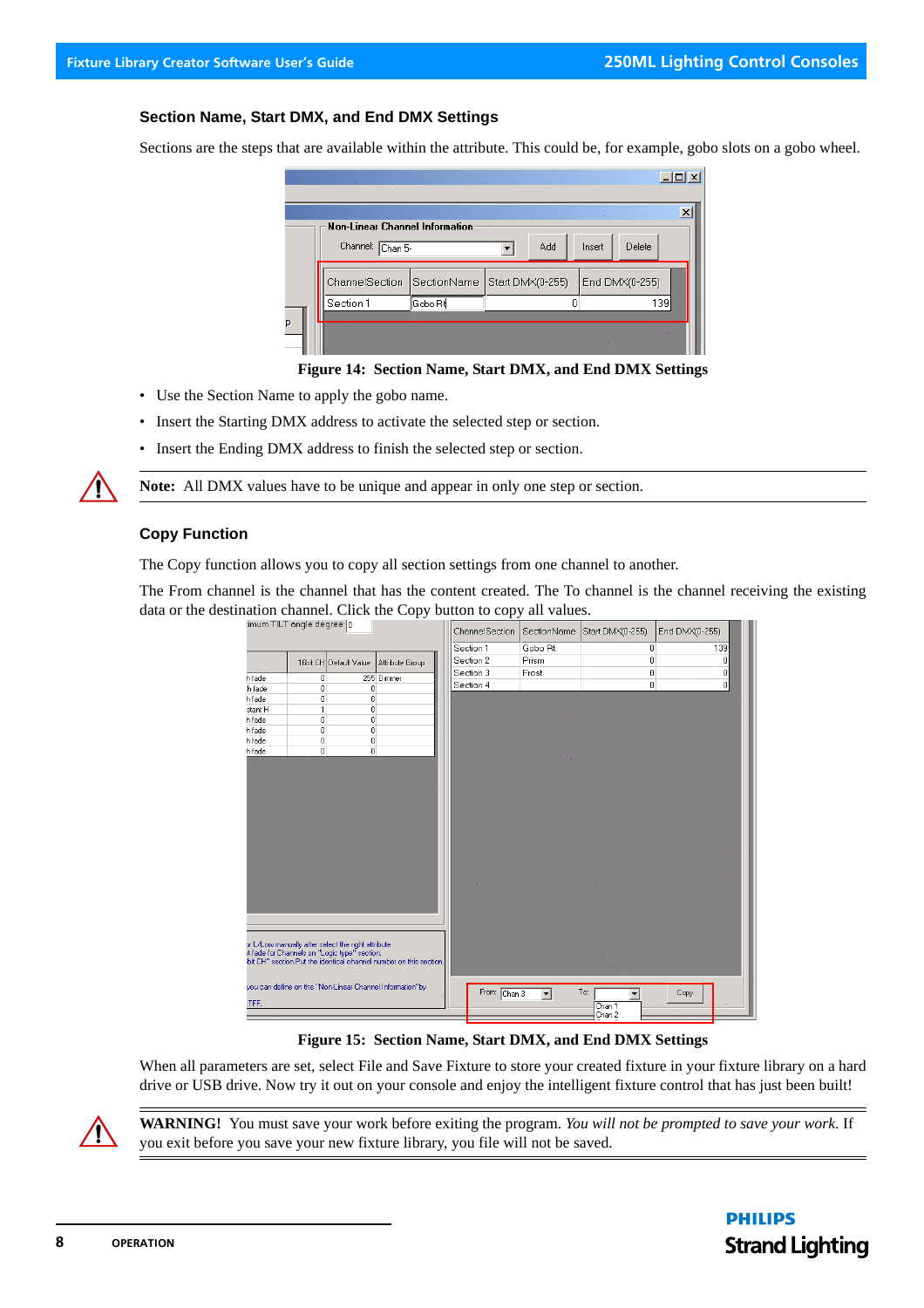### **Notes**